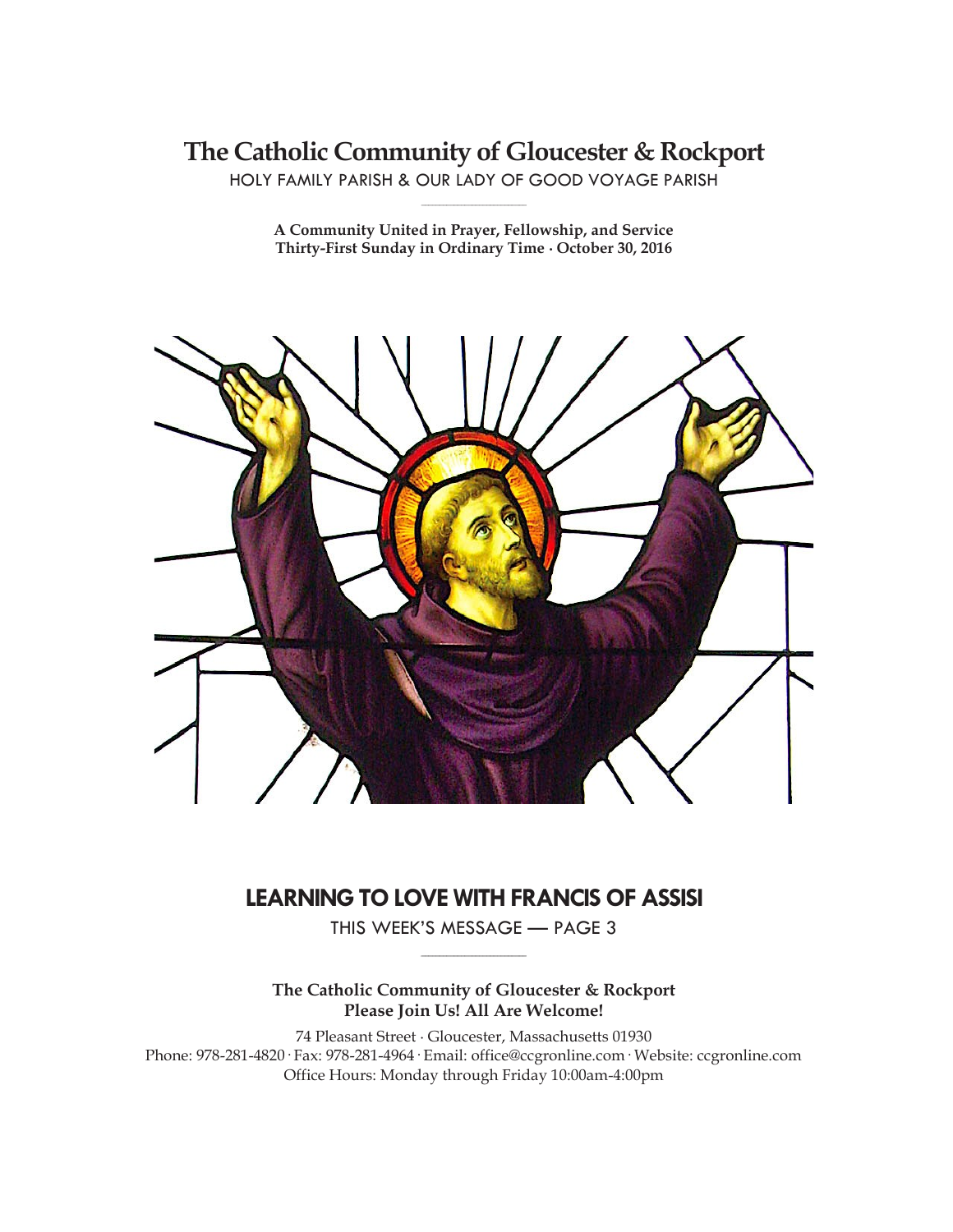#### **ALL SAINTS & ALL SOULS \_\_\_\_\_\_\_\_\_\_\_\_\_\_\_\_\_\_\_\_**

### **SOLEMNITY OF ALL SAINTS A HOLY DAY OF OBLIGATION Tuesday, November 1st**

Since late antiquity, the People of God have honored the holy men and women who have been canonized as saints in the Roman Catholic Church. The Solemnity of All Saints honors all saints, known and unknown, who have gone before us in faith and pray for the salvation of souls. In commemoration of this Holy Day of Obligation on Tuesday, November 1st, the Catholic Community of Gloucester & Rockport will celebrate Masses according to the following schedule:

> **Monday, October 31st· Vigil Mass** Our Lady of Good Voyage Church· 4:00pm

**Tuesday, November 1st· Holy Day Masses** Saint Joachim Church· 8:00am Saint Ann Church· 12:00pm Our Lady of Good Voyage Church· 7:00pm

For more information about the Solemnity of All Saints in the Catholic Community of Gloucester & Rockport, please contact Father Jim at frjim@ccgronline.com or 978-281- 4820; or see a member of our pastoral team. Please join us! All are invited! All are welcome!

### **MONTH OF ALL SOULS Masses of Remembrance**

During November, which is also known as the Month of All Souls, the Catholic Community of Gloucester & Rockport will celebrate three Masses of Remembrance for those from our parishes who have journeyed home to the Lord during the past year and whose funerals were celebrated in our churches. These Masses will be celebrated according to the following schedule:

> **Mass of Remembrance I** Saturday, October 29th at 4:00pm Saint Ann Church

**Mass of Remembrance II** Sunday, November 13th at 10:00am Saint Joachim Church

**Mass of Remembrance III** Sunday, November 20th at 11:45am Our Lady of Good Voyage Church

At each Mass of Remembrance, the names of our dearly departed loved ones, friends, and fellow parishioners will be read aloud. During this upcoming Month of All Souls, let us unite our hearts and voices in prayer for those we have lost. For more information about the Month of All Souls, please contact Father Jim at frjim@ccgronline.com or 978-281-4820; or see a member of our pastoral team. Please join us! All are invited! All are welcome!

#### **PASTOR'S NOTES \_\_\_\_\_\_\_\_\_\_\_\_\_\_\_\_\_\_\_\_**

### **WELCOME FATHER PATRICK UNIVERSAL MISSIONARY VISIT TO HOLY FAMILY PARISH Weekend of November 5th-November 6th**

During the weekend of Saturday, November 5th and Sunday, November 6th, the Catholic Community of Gloucester & Rockport at Holy Family Parish is blessed to welcome Father Patrick Universal of the Saint James Society, who will celebrate Masses and preach about his missionary work in South America.

In support of the Saint James Society, a second collection will be taken at all Masses in Holy Family Parish on November 12th & 13th. Your generous support will be much appreciated by all who are served by Father Patrick and his ministry. Welcome, Father Patrick! Thank you for joining us! May God bless you and your ministry!

### **THE ASSISI PROJECT NINTH ANNUAL FALL PILGRIMAGE November 4th—November 12th**

On Friday, November 4th, Cliff Garvey and I, along with fifteen pilgrims from the Catholic Community of Gloucester & Rockport and other parishes in the Archdiocese of Boston, will journey to Assisi, Italy and literally walk in the footsteps of Saint Francis and Saint Clare. During our ninth annual small-group pilgrimage, we will celebrate Mass at the tombs of Saint Francis and Saint Clare, venerate the latter's uncorrupted relics, pray in the cathedral where both saints were baptized, and travel to Mount La Verna (where Francis received the stigmata).

At each and every holy site along the way, our pilgrims will offer prayers and petitions for all who live, work, and worship in the Catholic Community of Gloucester & Rockport — that through the intercession of Saint Francis, Saint Clare, and Our Lady of Angels, the Lord will continue to unite us in prayer, fellowship, and service; and to give us the courage and strength to live the Gospel, share God's love, and rebuild the Church.

As we pray for you during this pilgrimage, please pray for us and for our safe travels. For more information about the Assisi Project and its good work in our parishes, please see Father Jim before or after Mass; contact Cliff at 978-281-4820 or cgarvey@ccgronline.com; or visit our website: assisiproject.com. If you have a special intention for which you would like us to pray in Assisi, please contact either Father Jim or Cliff no later than Thursday, November 3rd by 5:00pm. Saint Francis of Assisi, pray for us! Saint Clare of Assisi, pray for us! Our Lady of Angels, pray for us! May the Lord give you peace!

### **MORE NEWS & INFORMATION ONLINE**

Join us: assisiproject.com Follow us on Twitter: @\_AssisiProject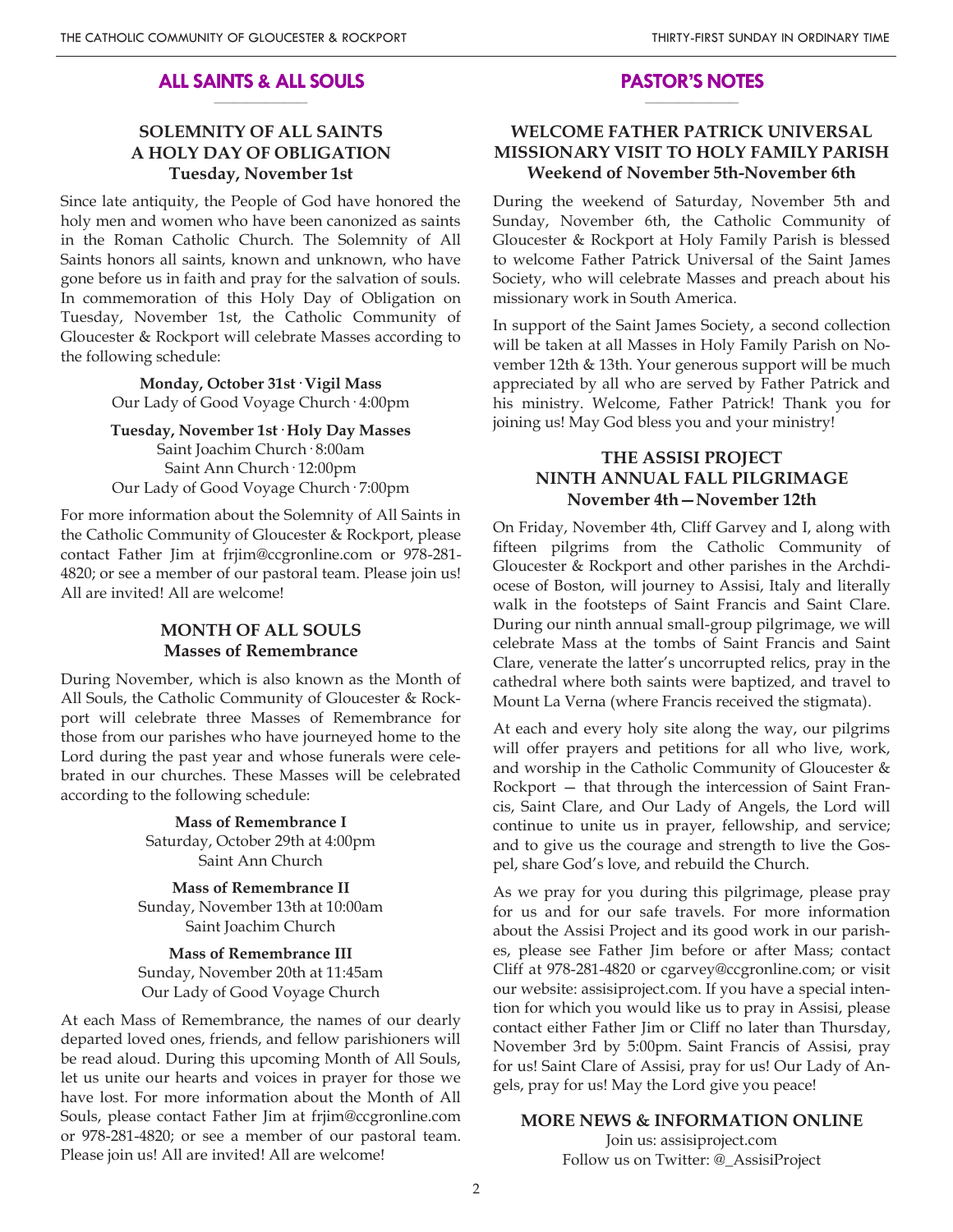#### **THIS WEEK'S MESSAGE \_\_\_\_\_\_\_\_\_\_\_\_\_\_\_\_\_\_\_\_**

### **LEARNING TO LOVE WITH FRANCIS OF ASSISI**

#### By Cliff Garvey

Saint Francis of Assisi often said: "I have been all things unholy. If God can work through me, then he can work through anyone." I love these words. Indeed, I love many things about Saint Francis. I love his hometown, his simplicity, his humility, and his humanity. I love his faith, his perseverance, and his struggle for holiness. Did you know that Saint Francis was easily frustrated? That he had high expectations for himself and for those around him? That he struggled with anger, lust, and pride? Most of all, I love stories about his life and ministry.

Maybe you have heard or read some of these stories: How Christ spoke to Francis through a crucifix in a longneglected Church. How Francis and Clare transformed the Church by faithfully working within it. How Francis received the stigmata (the five wounds of the Crucified Christ). In fact, Saint Francis was blessed with the stigmata because of his great love for the Crucified Christ; and because of his great love for those among us who are crucified on the crosses of addiction and bigotry; illness and suffering; loneliness and poverty.

Now consider three more incidents in the life of Saint Francis: He embraced a leper. He tamed a wolf. He made peace with a sultan. During Francis's lifetime (1187-1226), leprosy was an incurable disease and lepers were stripped of their citizenship, freedom, and rights under the law. They were forced to live in camps. They were segregated from the rest of the community. And they were forced to wear bells that announced their approach along roads and pathways. Saint Francis did not just overcome his fear and embrace a single leper. He lived among a community of lepers; brought them food; nursed their wounds; and advocated for better treatment for them and their families. If Francis lived among us now, whom would he love like the leper?

Francis also tamed a wolf. According to tradition, a nearby village was being terrorized by a wolf that lurked in the shadows of the community; committed crimes; and could not be caught. But history and perhaps human nature suggest that this so-called wolf may not have been a wolf at all. In fact, the wolf may have been just a stranger in town. Perhaps the wolf was an immigrant, seasonal worker, or someone who just didn't look like everyone else. Or perhaps the wolf was an addict, a homeless person, a person of a different race, religion, or ethnicity — or just someone from Maine, like me! Whoever or whatever the wolf was, Saint Francis approached, offered a hand in friendship, and welcomed him (or her) like a brother or sister into the community. If Francis lived among us now, whom would he love like the wolf?

In addition, Francis made peace with the sultan, the commander of Muslim armies that controlled the Holy Land; ordered the execution of Francis's friends who had served as missionaries; and captured children and sold them into slavery. Yes, Francis even made peace with this man! Francis approached him in a spirit of peace and fellowship and attempted to convert him to Christianity. The penalty for this crude attempt at evangelization might have been death. But the sultan was so taken aback by Francis's authentic and simple faith that he embraced him; fed him; and gave him safe passage home. Surely, if Francis can reach out to the sultan, then we can reach out to a neighbor, colleague, friend, or relative against whom we hold an age-old grudge. If Saint Francis lived among us now, whom would he love like the leper, the wolf, or the sultan? The homeless man who begs for a buck? The single mother who asks for a helping hand? The divorced parishioner who pleads to be welcomed? The Alzheimer's patient who longs to remember? The cancer patient whose hand needs holding? Or the AIDS patient who needs to be bathed but is too weak to bathe herself?

Saint Francis often said: "I have been all things unholy. If God can work through me, then he can work through anyone." And so, God does. He works through sinners like us. He calls on us to give faithful witness to his love and mercy: to the leper, to the wolf, to the sultan, and to whomever they may be in our own lives. Just as he did more than 800 years ago, Christ calls to us from the Cross. He calls on us to listen for the leper's bell, to approach, embrace, serve, and welcome. Like Saint Francis, Christ calls on us to live the Gospel, share it with love, and rebuild the Church one person at a time. Bell by bell. Leper by leper. Wolf by wolf. Sultan by sultan. Person by person. Life by life. May God give us the grace to listen for the bells, answer the calls, and embrace the lepers.

Pastor's Note: This week's message is a transcript of a talk that Cliff gave to the Holy Family Women's Guild on October 5th in celebration of the Feast of Saint Francis of Assisi. On behalf of the Women's Guild, we wish to thank Cliff for sharing this reflection with us and with all who live, work, and worship in the Catholic Community of Gloucester & Rockport. Saint Francis of Assisi, pray for us!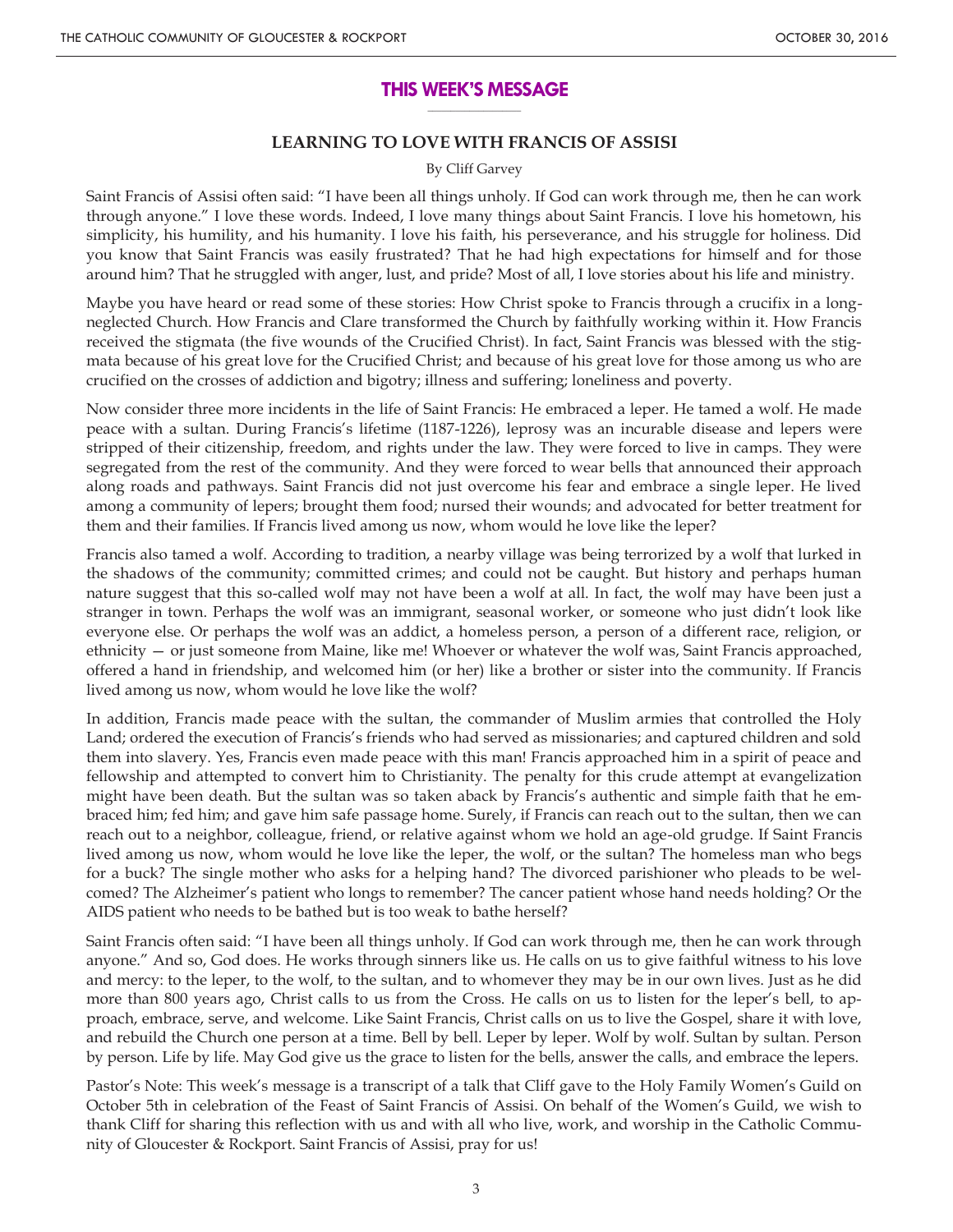#### **PRAYER, FELLOWSHIP, AND SERVICE \_\_\_\_\_\_\_\_\_\_\_\_\_\_\_\_\_\_\_\_**

# **OUR LADY OF GOOD VOYAGE PARISH OUR LADY'S GUILD Monday, November 7th at 6:30pm**

Since 1944, Our Lady's Guild has worked to build community among women of all ages in Our Lady of Good Voyage Parish through fundraising, good works, prayer, and social events. Our next monthly meeting is scheduled for Monday, November 7th beginning with our Annual Memorial Mass at 6:30pm in Our Lady of Good Voyage Church (followed by a business meeting and refreshments in Our Lady's Hall).

Our co-chairpersons for this special evening are Joyce Lacerda and Mary Ann Horne. Musical entertainment will be provided by Mark Davis. Donations will be gratefully accepted. For more information about Our Lady's Guild and its good work in our parish, please contact Linda Galvin at 978-281-4820 or lingalv2010@gmail.com. Please join us! New members are always welcome!

# **OUR LADY OF GOOD VOYAGE PARISH FRIED DOUGH BREAKFAST Saturday, November 12th· Begins at 9:00am**

All are invited to join Our Lady of Good Voyage Parish for its Annual Fried Dough Breakfast on Saturday, November 12th from 9:00am until 11:00am in Our Lady's Hall. Coffee, tea, and our delicious fried dough and sweetbread will be served. In addition, freshly baked homemade sweetbread will be available for purchase. For more information, please contact Matt Parisi at 978-281- 4820 or mparisi101@gmail.com. Please join us for a special morning of fried dough and fellowship! All are welcome!

# **THE LEGION OF MARY Living the Corporal Works of Mercy**

Each week, members of the Legion of Mary from both Holy Family Parish and Our Lady of Good Voyage Parish reach out to our aged, disabled, homebound, and sick fellow parishioners. They visit people in their homes and apartments, hospitals, and nursing homes. They pray together, offer companionship, and share God's love and mercy with those who are so often lonely and forgotten. Last week, the Legion of Mary visited 76 parishioners!

Every Wednesday afternoon at 4:00pm, the Legion of Mary meets in our parish center (located beside Saint Ann Church) to pray the Rosary, share their faith experience, and participate in a period of formation under the guidance of their spiritual director. For more information about the Legion of Mary and its good work in our parishes, please contact Joan Foster at ajay7@verizon.net; Sue Demetri at sdemetri2000@yahoo.com; or leave a message at 978-281-4820. New members are always welcome! All are invited! Please join us!

#### **SACRAMENT OF BAPTISM \_\_\_\_\_\_\_\_\_\_\_\_\_\_\_\_\_\_\_\_**

# **THE SACRAMENT OF BAPTISM Schedule for the Month of November 2016**

The Sacrament of Baptism is the first of three Sacraments of Initiation in the Roman Catholic Church. The two other Sacraments of Initiation are Eucharist and Confirmation. According to the Catechism of the Catholic Church: "Holy Baptism is the basis of the whole Christian life, the gateway to life in the Spirit, and the door which gives access to the other sacraments. Through Baptism, we are freed from sin and reborn as children of God; we become members of Christ, are incorporated into the Church, and made sharers in her mission (CCC 1213)."

During the month of November, the Catholic Community of Gloucester & Rockport will celebrate the Sacrament of Baptism according to the following schedule:

> Baptism Preparation Workshop Sunday, November 6th at 11:00am Saint Ann Church

Sacrament of Baptism Sunday, November 13th at 11:00am Saint Ann Church

Sacrament of Baptism Sunday, November 20th at 1:00pm Our Lady of Good Voyage Church

Sacrament of Baptism Sunday, November 27th at 11:00am Saint Joachim Church

During the month of October, the following eight children received the Sacrament of Baptism here in the Catholic Community of Gloucester & Rockport:

> Charlotte Coneys Kaela Francis Giorgia Napoli Gray Njoroge Daevin Rowe Chase Sartwell Anthony Sclafani Vinicius Souza

If you would like to schedule your child's baptism, please contact Melissa Unis at office@ccgronline.com or 978-281- 4820. If you are an adult (age 18 and over) who has not been baptized and would like to prepare for the Sacrament of Baptism, Eucharist, and Confirmation, please contact Cliff Garvey at cgarvey@ccgronline.com or 978-281- 4820. Congratulations! Please pray for these recently baptized young disciples, their parents, grandparents, and godparents! Thank you!

### **LEARN ABOUT THE SACRAMENTS ONLINE!**

Join us: ccgronline.com/sacraments!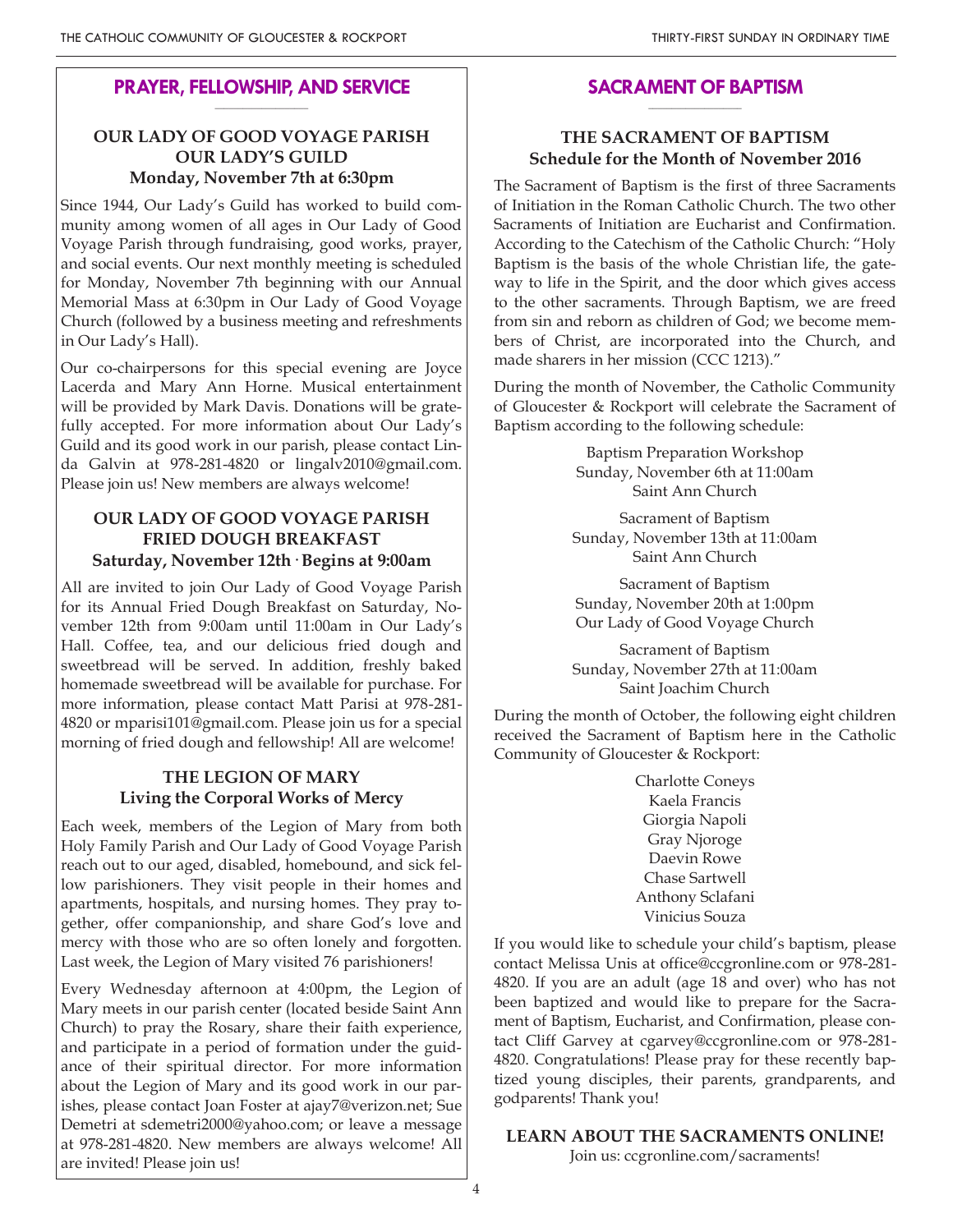#### **JUBILEE YEAR OF MERCY \_\_\_\_\_\_\_\_\_\_\_\_\_\_\_\_\_\_\_\_**

# **MERCY FRIDAY A YEAR OF MERCY SPECIAL EVENT Friday, November 4th· Begins at Noon**

In March 2015, Pope Francis announced that the Roman Catholic Church would celebrate a Jubilee Year of Mercy beginning on the Solemnity of the Immaculate Conception of Mary (last December 8th) and concluding on the Feast of Christ the King (this coming November 20th). And last December, Pope Francis inaugurated the Jubilee Year of Mercy by opening the Holy Door at Saint Peter's Basilica in Rome. Overall, the theme of this extraordinary jubilee year is "Merciful Like the Father" and its primary focus is an ongoing invitation to all people to experience God's forgiveness, love, and mercy through prayer, penance, worship, and the Sacraments of the Church.

The tradition of the jubilee year is rooted in the Old Testament Book of Leviticus (Lev 25:8-13). In 1300, Pope Boniface VII convoked the first jubilee year in the Roman Catholic Church and offered all believers an opportunity for the universal forgiveness of sins. Since then, such holy or jubilee years have been celebrated every 25 or 50 years. The Catholic Church last celebrated a Jubilee Year in 2000 to mark the beginning of a new millennium. This Jubilee Year of Mercy is "extraordinary" because the Holy Father broke from tradition and announced it without advance notice or planning.

In the Catholic Community of Gloucester & Rockport, we have been celebrating the Jubilee Year of Mercy with special programs and events throughout the year. For example, our next "Mercy Friday" is scheduled for Friday, November 4th in Our Lady of Good Voyage Church. Our vigil of prayer will begin at 12:00pm with Exposition of the Blessed Sacrament and Daytime Prayer from the Liturgy of the Hours. At 3:00pm, we will pray the Divine Mercy Chaplet. And at 6:30pm, we will conclude with Evening Prayer and Benediction of the Blessed Sacrament. Please join us for all or part of this special day of devotion, prayer, and worship. All are welcome!

Throughout the Year of Mercy, other programs and special events for adults have included scripture study, a summer retreat, and our Advent and Lent Missions. All of these programs offer our parishioners opportunities to deepen their personal relationships with the Lord and to experience God's love and mercy in their own lives. Throughout the year, let us pray for each other and for our parish communities: that the Lord will bless us with his boundless love and mercy. For more information about the Jubilee Year of Mercy in the Catholic Community of Gloucester & Rockport, please contact Cliff Garvey at cgarvey@ccgronline.com or 978-281-4820. Lord Jesus Christ, Son of God, have mercy on us, sinners!

#### **PRAYER, FELLOWSHIP, AND SERVICE \_\_\_\_\_\_\_\_\_\_\_\_\_\_\_\_\_\_\_\_**

## **HOLY FAMILY PARISH HOLY FAMILY WOMEN'S GUILD Wednesday, November 2nd at 6:30pm**

Established in 2005, the Holy Family Women's Guild brings together women of all ages and backgrounds in prayer, fellowship, and service to our parish and community. Throughout the year, the Women's Guild hosts various fundraising events and social gatherings, including the Palm Sunday Bake Sale, the Strawberry Festival, and the Christmas Fair (see below).

The Guild's next meeting is scheduled for Wednesday, November 2nd at 6:30pm in Saint Ann Church Hall. Refreshments will be served. During this meeting, we will collect donations and gifts to benefit our upcoming Christmas Fair (Saturday, November 19th), especially the Basket Wheel. All are encouraged to donate new items such as games, puzzles, toys, coloring books, crayons, markers, paints, hats, mittens, scarves, and gift certificates to the movies, McDonald's, Friendly's, or your favorite local café or restaurant.

For more information about the Holy Family Women's Guild and its good work in our parish; or about how you and your family can help make this year's Christmas Fair our most successful event ever, please contact Lydia Bertolino at 978-281-4820 or lbertolino4@msn.com. New members are always welcome! Please join us!

# **HOLY FAMILY PARISH ANNUAL CHRISTMAS FAIR: DECK THE HALL! Saturday, November 19th· 9:00am-2:00pm**

All are invited to join Holy Family Parish for its Annual Christmas Fair on Saturday, November 19th from 9:00am until 2:00pm in the newly renovated Saint Ann Church Hall. This year's fair will feature various sales tables, including homemade baked goods and cookies, Christmas decorations, Santa's Corner, Chinese Raffle, White Elephant Table, and our famous Basket Wheel! In addition, raffle tickets are now available for cash prizes, an I-Pad, and a Red Sox Game Package.

We are very grateful for all donations! We are especially grateful to Greely Funeral Home and Pike-Newhall Funeral Home for their donations of our raffle prizes. The Christmas Fair Committee and the Women's Guild are working overtime to make this year's fair another great success! So, please support this important parish fundraising event by joining us on Saturday, November 19th! For more information, please contact Lydia Bertolino at 978- 281-4279 or lbertolino4@msn.com. All are welcome!

### **MORE NEWS & INFORMATION ONLINE!** Join us: ccgronline! Follow us on Twitter: @ccgronline